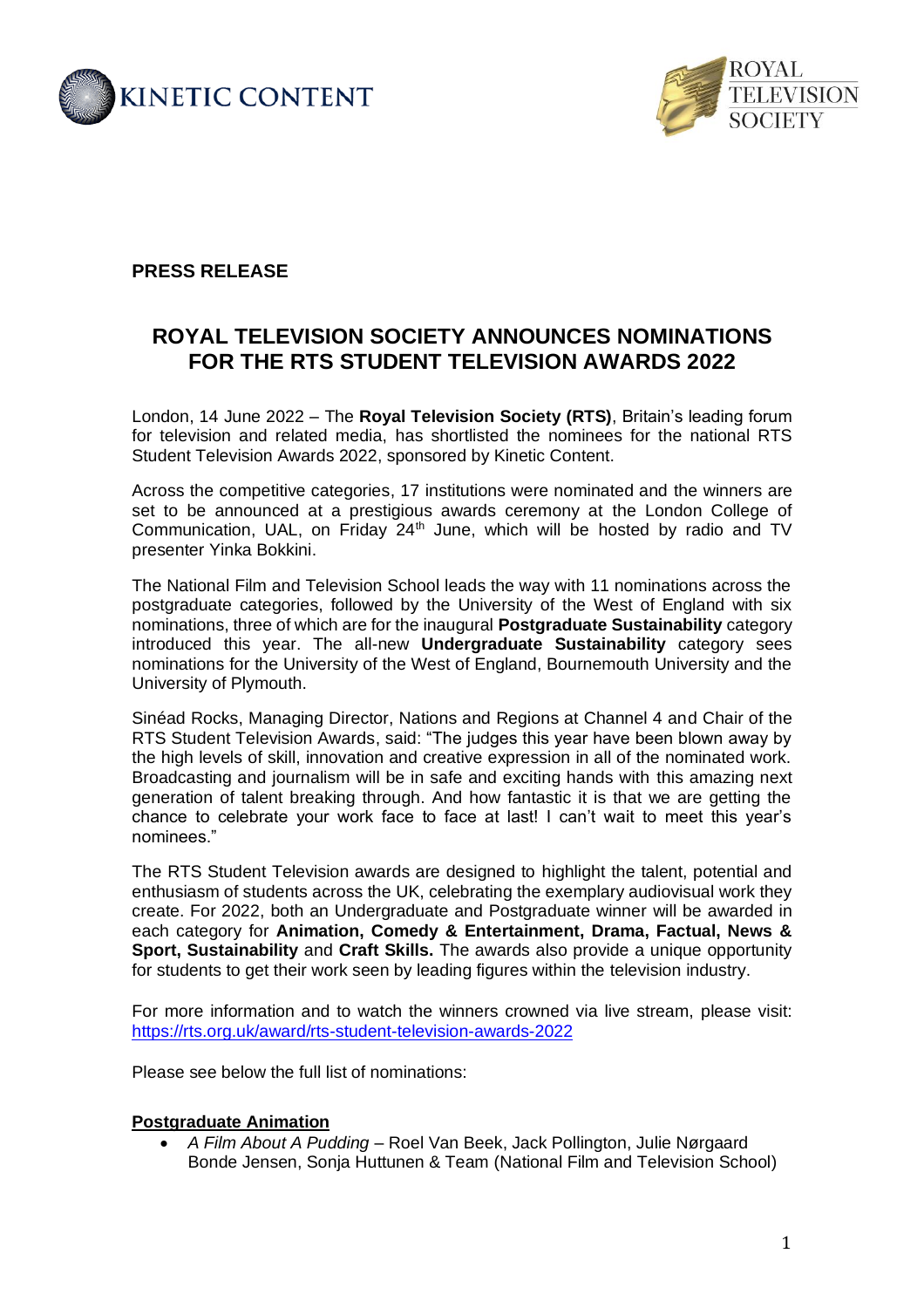



- *Do Not Feed The Pigeons* Antonin Niclass, Jordi Morera & Vladimir Krasilnikov (National Film and Television School)
- *Night of the Living Dread* Ida Melum, Danielle Goff, Hannah Kelso & Laura Jayne Turnbridge (National Film and Television School)

## **Undergraduate Animation**

- *Allotment* Karla Engström & Samuel Carson (Manchester Metropolitan University)
- *Fall of the Ibis King –* Mikai Geronimo, Josh O'Caoimh, Giorgia McKenna, Charles Henri-Sanson, Niall Delahan, Stephen Hennessy, Cathal Hughes, Samantha Sack & Alex Voytenko (National Film School / IADT)
- *In Harmony* Markus Øvre (UCA Farnham)

## **Postgraduate Comedy and Entertainment**

- *Ashes 2 Ashes* Louise Stewart (National Film and Television School)
- *Flavours Without Borders* Desi Traichevska, Dominika Lapinska, Arushi Chugh & Oliver Wegmüller (National Film and Television School)
- *Britain's Lost Walks* Melissa Aston-Munslow, Samson Ibitoye, Holly Androlia & Niamh Broderick (National Film and Television School)

## **Undergraduate Comedy and Entertainment**

- *Finsta* Lucia Debernardini, Anne Sophie Trompert, Felicia Holst & Luis Garcia (Regent's University London)
- *Flash\_Thunder93* Reuben Harvey, Matthew Howe, Finnoughla Madden & Robert Montgomery (National Film School / IADT)
- *Heart Failure* Will Wightman, Cleo Yeomans & Will Marchant (Falmouth University)

#### **Postgraduate Drama**

- *Caterpillar* Marcus Anthony Thomas, Johannes Schubert, Sonja Huttunen, Paulina Camacho, Lesley Posso & Team (National Film and Television School)
- *Requiem* Emma J. Gilbertson, Michelle Brøndum, Laura Jayne Tunbridge, Joseph Guy & Production Team (National Film and Television School)
- *Triangle* Peter Engelmann (Arts University Bournemouth)

# **Undergraduate Drama**

- *Dilemma* Dora Martynyuk (Regent's University London)
- *My House of Things* Ingo Lyle-Goodwin, Nikki Merrett, Ben Collins, Kinga Kovacs, Dylan Saville & Felix Bromage (Leeds Beckett University, Northern Film School)
- *Sizzle* May-Ann Blanch, Luke Keogh, Anna Burns & Rachael Light (Royal Conservatoire of Scotland)

#### **Postgraduate Factual**

- *All Is Now* Anna Nørager, Basia Miszczyk, Raluca Petre, Zoltán Kadnár, Madison Willing, Francis Qureshi, Ewelina Dziedzic & Emma Beinish (National Film and Television School)
- *Last Orders* Hannah Skolnick, Waltteri Vanhanen, Joseph Stevenson & Joe De-Vine (National Film and Television School)
- *More Than Just Memories* Megan Brown, Osian Pearson, Miles Sullivan & Fabio Amurri (National Film and Television School)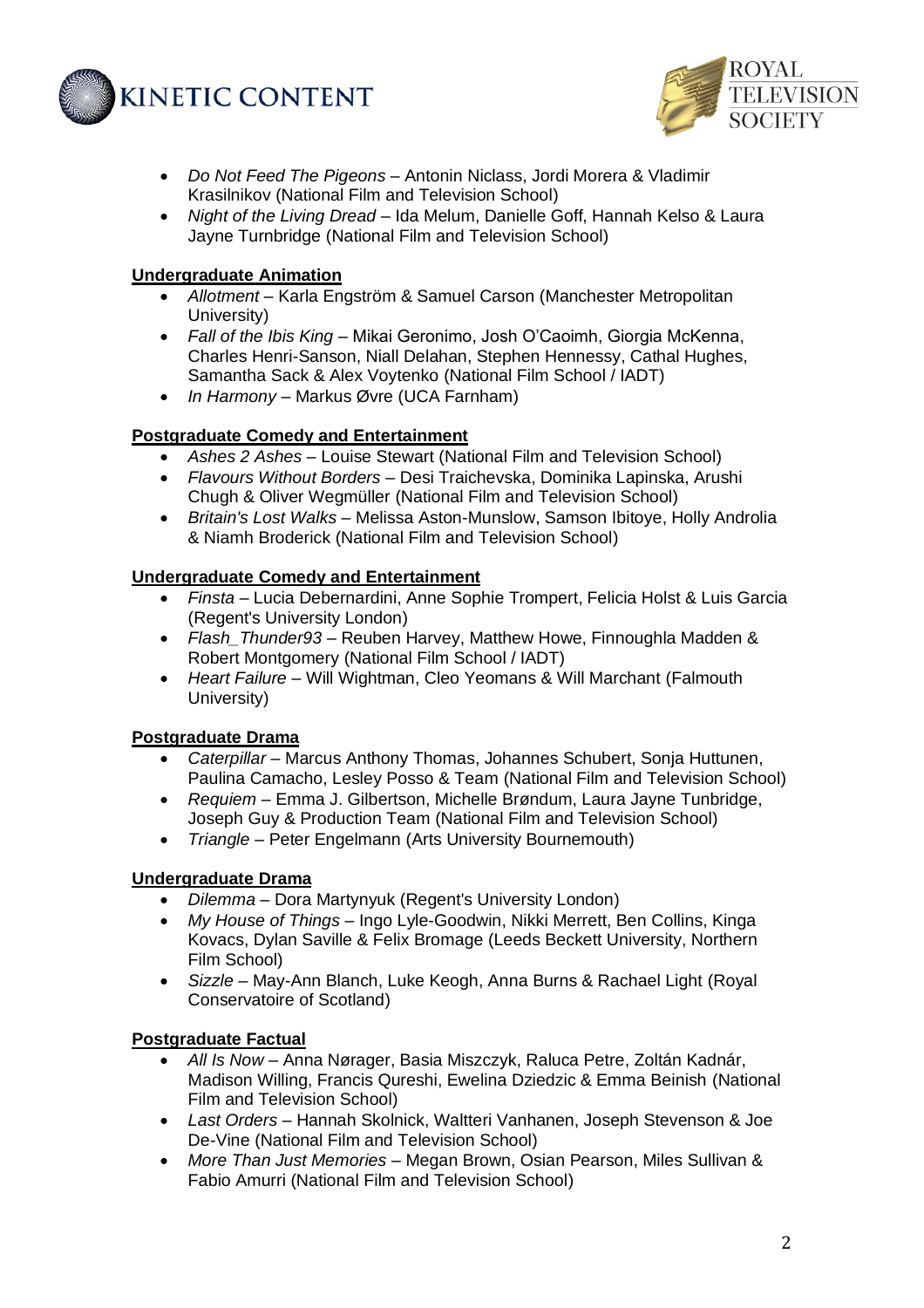



#### **Undergraduate Factual**

- *EDEN*  Charlie Bush, Patrick Whinder-Montague, Barney Janes, Sam Schoettner, Maryam Bahaari, Guy Newland & Ethan Harper (University of the West of England, Bristol)
- *No Comprendo -* Claudia Botton & Bukola Bakinson (University of Greenwich)
- *On Board DH23* Cameron Tait, Kiran Wallace, Teddy Howes & Belinda Villa Rodriguez (Solent University)

## **Postgraduate News and Sport**

- *Struggle and Hope* Aisling Taylor, Sarah Harrison & Alex Prior-Wandesforde (City, University of London)
- *The Diagnosed: Living with Borderline Personality Disorder* Cara Mooney, Isabel Suckling & Charlotte Newell (City, University of London)
- *The Fight to be Seen* Nichole Tan (Goldsmiths, University of London)

#### **Undergraduate News and Sport**

- *The Impact of COVID-19* Isabel Blakemore (The University of Salford)
- *The Reality of Eating Disorders* Daisy Herman (The University of Salford)
- *The Third Man* Curtis Pyke, Georgia Savoie, Ian Bedwell, Jenna Wallace & Edward Lawton (University of the West of England, Bristol)

#### **Postgraduate Sustainability**

- *Cuttle Shore* Rosie Ashley-East, Jack Mortimer, Jessie Knierim, Ella Van Cleave and Joe Shelly (University of the West of England, Bristol)
- *Flight of the Puffin* Rakel Dawn Hanson (University of the West of England, Bristol)
- *Ghost Ponds* Amanda Sosnowski (University of the West of England, Bristol)

#### **Undergraduate Sustainability**

- *The Future of Fashion* Lauren Allaway (Bournemouth University)
- *The Rubbish Countryside* Rose Thompson (University of Plymouth)
- *The State of Earth* Innes Letch, Frankie Gray, Drew Graves, Megan Harrison & Eve-Marie Johnson (University of the West of England, Bristol)

#### **\*\* ENDS \*\***

#### **For further information please contact:**

[rts@ddapr.com](mailto:rts@ddapr.com) +44 20 7932 9800

#### **About The Royal Television Society:**

From glamorous award ceremonies to lively debates, the RTS embraces all aspects of television, and is open to anyone with an interest in the medium.